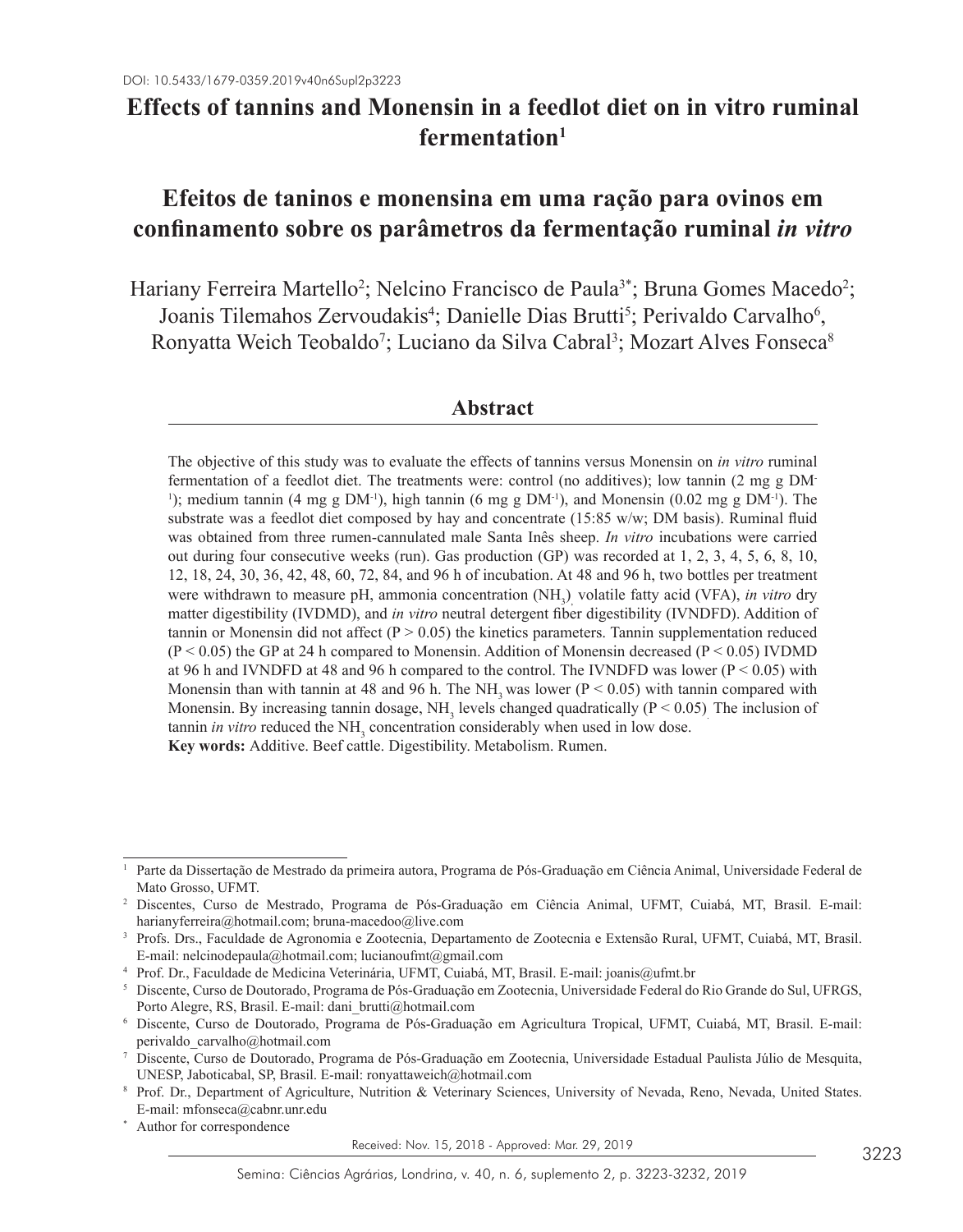### **Resumo**

O objetivo com este estudo foi avaliar os efeitos de taninos *versus* monensina sobre a fermentação ruminal *in vitro* de uma ração para ovinos em confinamento. Os tratamentos foram: controle (sem a inclusão de aditivos); baixa dose de tanino (2 mg g MS-1); média dose de tanino (4 mg g MS-1), alta dose de tanino (6 mg g MS-1), e monensina (0,02 mg g MS-1). O substrato utilizado foi uma ração para ovinos em confinamento composta por feno e concentrado (15:85 w/w; base da MS). O fluido ruminal foi obtido de três ovinos Santa Inês, machos não castrados, com cânula ruminal. As incubações *in vitro* foram realizadas em quatro semanas consecutivas (uma incubação por semana). A produção de gás (PG) foi mensurada nos tempos 1, 2, 3, 4, 5, 6, 8, 10, 12, 18, 24, 30, 36, 42, 48, 60, 72, 84 e 96 horas de incubação. Nos tempos de 48 e 96 horas, dois frascos/tratamento foram retirados para mensurar pH, concentração de amônia (NH<sub>3</sub>)<sub>,</sub> ácidos graxos voláteis (AGV), digestibilidade in vitro da matéria seca (DIVMS) e digestibilidade in vitro da fibra em detergente neutro (DIVFDN). A adição de tanino ou monensina não afetaram ( $P > 0.05$ ) os parâmetros cinéticos. A suplementação de tanino reduz ( $P <$ 0,05) a PG em 24 horas de incubação comparado com a monensina. A inclusão de monensina reduz (P < 0,05) a DIVMS em 96 horas e a DIVFDN em 48 e 96 horas comparada ao controle. A DIVFDN foi menor ( $P < 0.05$ ) com monensina que com tanino em 48 e 96 horas. A NH, foi menor ( $P < 0.05$ ) com tanino comparado à monensina. Aumentando a dose de tanino, a  $NH<sub>3</sub>$  altera de forma quadrática (P < 0,05) A inclusão de tanino reduz consideravelmente as concentrações *in vitro* de NH<sub>3</sub> quando usado em baixas doses.

**Palavras-chave:** Aditivo. Bovinos de corte. Digestibilidade. Metabolismo. Rúmen.

### **Introduction**

The ionophore Monensin is the most commonly used feed additive in feedlot diets to improve the efficiency of ruminal fermentation (TEDESCHI et al., 2011). Effects include a decrease in the acetate: propionate ratio, improvement of feed efficiency, reduction of rumen deamination, decreases in CH<sub>4</sub> production, and the risks of metabolic diseases (DINIUS et al., 1976this research sought to increase the knowledge around\$\\\$nthe real-life experience of Jatropha farming in the southern India\$\\\$nstates of Tamil Nadu and Andhra Pradesh. Launched as an alternative for\$\\\$ndiesel in India, Jatropha has been promoted as a non-edible plant that\$\\\$ncould grow on poor soils, yield oil-rich seeds for production of\$\\\$nbio-diesel, and not compete directly with food production. Through\$\\\$ninterviews with the farmers, information was gathered regarding their\$\\\$nsocio-economic situation, the implementation and performance of their\$\\\$nJatropha plantations, and their reasons for continuing or discontinuing\$\\\$nJatropha cultivation. Results reveal that  $82\frac{9}{6}$  of the farmers had\$\\\$nsubstituted former cropland for their Jatropha cultivation. By 2010,  $\$\$  n85 $\$ %}  $(n = 90; RUSSELL; STROBEL, 1989)$ . Despite advantageous benefits of Monensin, growing public concerns over chemical residues in animal-derived foods, threats of antibiotic-resistant bacteria and an outright ban by the European Union (TEDESCHI et al., 2011), the animal feed industry have renewed their interest in exploring the use of safer alternatives in substitution of chemical feed additives historically used for ruminant livestock feeding.

Several natural alternatives such as plants, plant extracts, and secondary metabolites (e.g. tannins, saponins, and essential oils) with antibioticlike action potential have received considerable attention as natural ways to manipulate ruminal fermentation (MEZZOMO et al., 2011ruminal and total digestibility, ruminal digestion rate, protein efficiency, and microbial efficiency in beef steers fed high concentrate diet (87% of DM; TEDESCHI et al., 2011).

Tannins are secondary plant products and consist of water-soluble polyphenolic compounds with high molecular weight, classified as either condensed or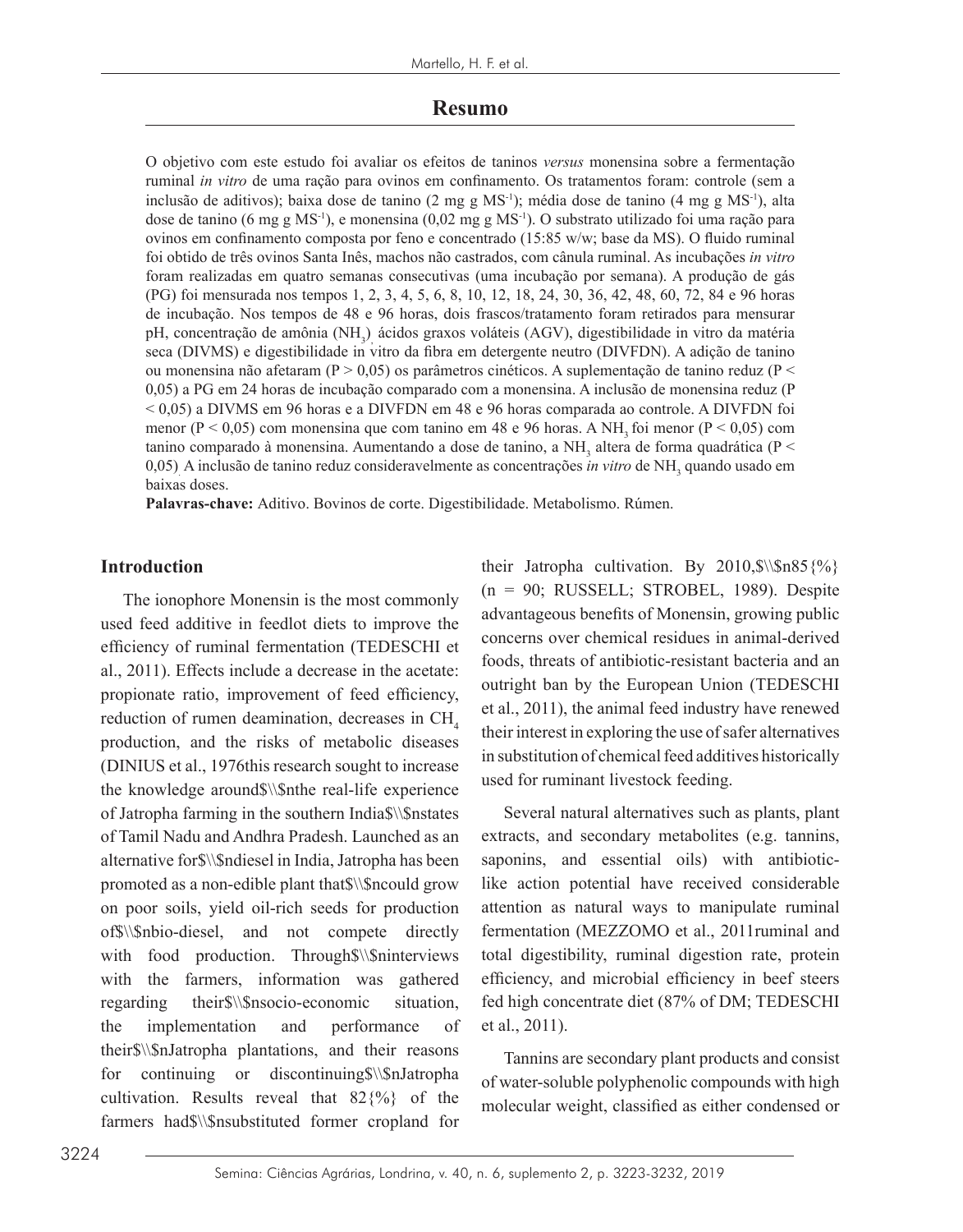hydrolysable. Some studies suggest that tannins may improve the use of the dietetic protein without impairing feed intake or carbohydrate digestibility because their phenolic hydroxyl group can bind to the protein or amino acids, protecting from the ruminal tract and therefore prevents enzymatic hydrolysis (WAGHORN et al., 1987). The complexes are presumed to dissociate during the passage through the more acidic environment of the abomasum or in the alkaline environment of the small intestine (MCMAHON et al., 1999). Condensed tannins may also bind directly to hydrolytic enzymes, rendering them catalytically inactive (MAKKAR et al., 1998). In addition, tannins have a potentially wide range of effects on ruminal fermentation, such as the prevention of metabolic disorders (CIESLAK et al., 2012)ammonia concentration (P<0.001 and the mitigation of rumen methane emissions (BUENO et al., 2015)zebu beef cattle (Bos taurus indicus. However, these effects on animal metabolism depend on the dose, the substrate, and the type of tannin (GETACHEW et al., 2008).

Therefore, the objective this study was to evaluate the effects of the addition of Monensin and increasing levels of tannins on the kinetics of gas production, dry matter and neutral detergent fiber digestibility, volatile fatty acids concentrations, and ammonia concentrations in feedlot diets.

## **Materials and Methods**

### *Animal donors of rumen fluids*

The experiment was approved by the Institutional Committee for Ethics in the Use of Animals of the UFMT–Cuiabá (244/2015). Three rumen-cannulated male Santa Inês sheep (60±3 kg BW), fed a total mixed ration (TMR) ration with a 40:60 hay: concentrate ratio, previously adapted for 30 days, were used as donors of rumen fluids. The animals were kept in individual sheltered pens equipped with water and feed troughs.

## *Experimental design and in vitro rumen fermentation*

*In vitro* incubations were carried out over four consecutive weeks (runs). The substrate consisted of a feedlot ration with 15% of *Panicum maximum* cv. Massai hay, 60% ground corn, 10.5% soybean meal, 11.8% soybean hulls, 0.7% urea, and 2% mineral mixture (Table 1).

**Table 1.** Ingredients and chemical composition of the substrate (DM basis).

| Item, % DM                                       | Substrate diet |  |
|--------------------------------------------------|----------------|--|
| Ingredients $(g \ kg^{-1})$                      |                |  |
| Grass hay <sup>a</sup>                           | 148.1          |  |
| Ground corn                                      | 606.3          |  |
| Soybean meal                                     | 104.9          |  |
| Soy hulls                                        | 116.5          |  |
| Urea                                             | 6.21           |  |
| Mineral mixture                                  | 17.7           |  |
| Chemical composition $(g \ kg^{-1}, DM \ basis)$ |                |  |
| DM                                               | 879.6          |  |
| CP                                               | 139.8          |  |
| <b>NDF</b>                                       | 297.7          |  |

*a Panicum maximum* cv. Massai hay.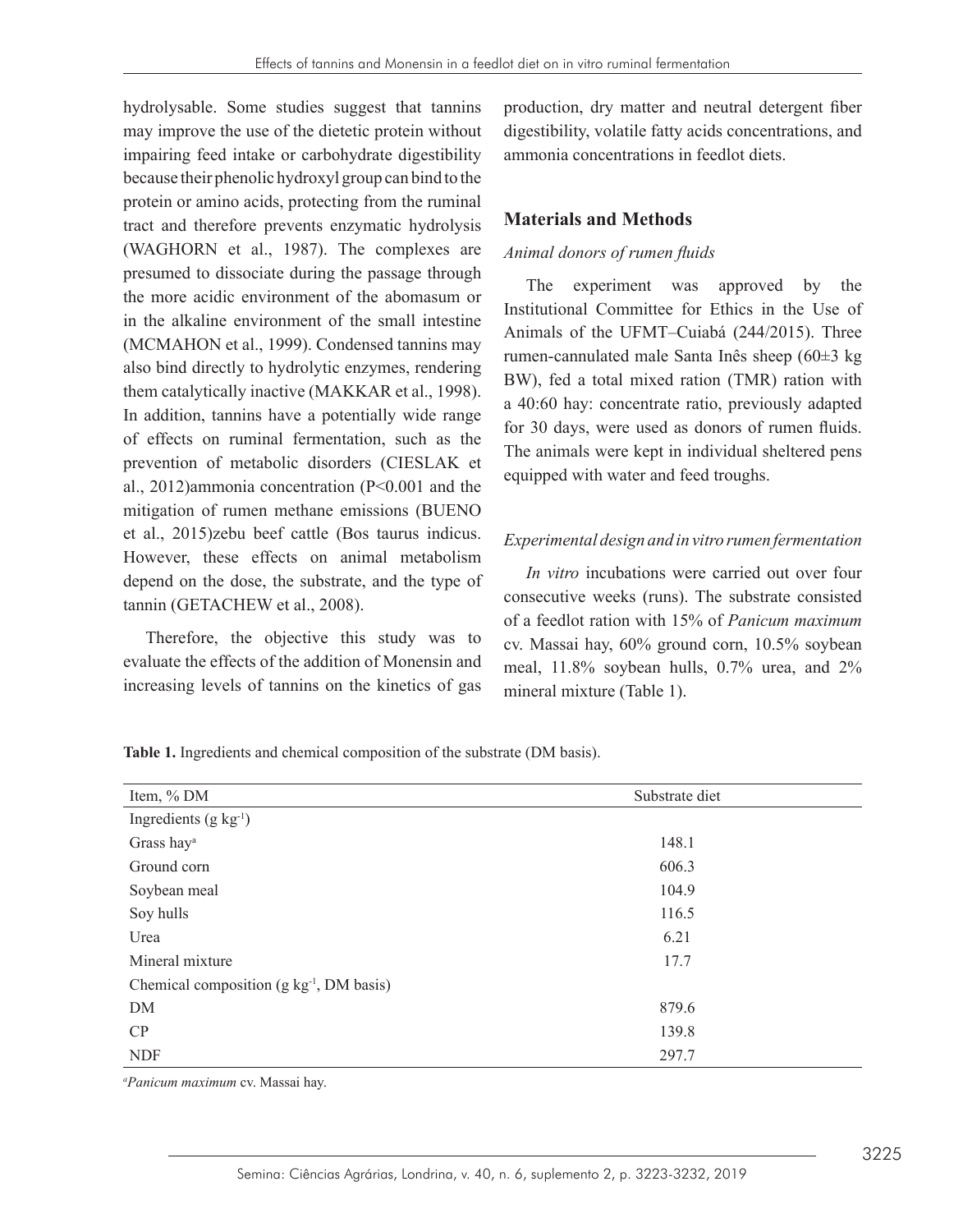A commercial blend of tannin (70% hydrolysable and condensed tannins; Silvafeed-Bypro®, Silvateam-Inudor S.A., Argentina) was used. Experimental treatments were as follows: control (no additives); low tannin  $(2 \text{ mg g DM}^{-1})$ ; medium tannin (4 mg g  $DM^{-1}$ ), high tannin (6 mg g  $DM^{-1}$ ), and Monensin (0.02 mg g DM-1; Rumensin®Elanco, 20%, USA). The experimental doses of tannin were above and below the manufacturer's recommendation.

To each 120-mL serum bottles, 0.5 g of the base ration was added and the flasks were arranged in a water bath (Dubnoff Agi.Orbital SL-158 Solab). The tannin was diluted in heated water (60 ºC) and the Monensin in ethanol, as described by Ishlak et al. (2015). Both dilutions were performed under anaerobic conditions one day prior to incubation.

Rumen fluid was obtained from each animal before the morning feeding, filtered through cheesecloth with a pore size of 250 μm, and stored in insulated thermos without leaving empty spaces, as recommended by Yáñez-Ruiz et al. (2016). The rumen fluid of the three animals was homogenized and filtered to reduce particle contamination and continuously purged under free-oxygen  $CO<sub>2</sub>$  at 39 ºC during the whole manipulation process. Sequentially, 40 mL of buffer solution was added to each bottle according to Goering and Van Soest (1970), followed by 10 mL of rumen fluid, resulting in a rumen fluid: buffer ratio of 1:4  $(v/v)$ . Subsequently, 0.2 mL of the diluent-additive was added to each bottle to achieve the final concentration as previously established. Bottles were immediately sealed with rubber caps and aluminum rings and maintained at 39ºC in constant agitation. The gas production volume was recorded at 1, 2, 3, 4, 5, 6, 8, 10, 12, 18, 24, 30, 36, 42, 48, 60, 72, 84, and 96 h of incubation, using the semiautomatic reading technique described by Theodorou et al. (1994) and Mauricio et al. (1999)interfaced with a PC allows accumulated head-space gas pressure values to be directly entered into a spreadsheet. These pressure measurements are then used to generate gas volume

estimates using a quadratic function derived from simultaneous pressure and volume measurements. Earlier attempts to derive volume from pressure resulted in predicted volume being under estimated. This discrepancy was most likely due to diffusion of head-space gases into the liquid phase, a factor not considered in Boyle's Law, the initial relationship used. In comparison with the syringe technique (Theodorou et al., 1994.

For each *in vitro* incubation (run), we prepared five glass bottles per treatment, with three bottles to measure gas production over time and two to evaluate *in vitro* DM digestibility (IVDMD) and *in vitro* NDF digestibility (IVNDFD) at 48 and 96 h after the start of the incubation. Three blanks (only ruminal fluid and buffer solution) were also used.

## *Chemical analysis*

Samples of the ration were processed in a 1 mm porosity sieve knife mill and the DM, CP, and NDF analysis procedures were performed according to Detmann et al. (2012) (Table 1). At 48 and 96 h after incubation, two flasks were collected to measure: pH, NH<sub>3</sub>, VFA, IVDMD, and IVNDFD.

To determine  $NH<sub>3</sub>$  concentration, 2 mL of each vial were sampled at 48 h, centrifuged at 10000 RPM for 10 minutes at temperature of 4  $^{\circ}$ C, and stored at -20°C for further analysis according to Chaney and Marbach (1962).

To determine the molar ratios of VFA, aliquots of 0.5 μL of the supernatants obtained after centrifugation were injected into the gas chromatograph (Model Shimadzu® GC-2014; Column: VF WAXms-Agilent: 30 m x 0.25 mm x 0.25 μm, run time of 14 minutes). Based on the concentrations of acetic, propionic, and butyric acids and the ppm/molar ratio of each acid, the appropriate analyses were performed with mmol/L versions.

To evaluate IVDMD and IVNDFD, the withdrawn vials were immediately placed in cold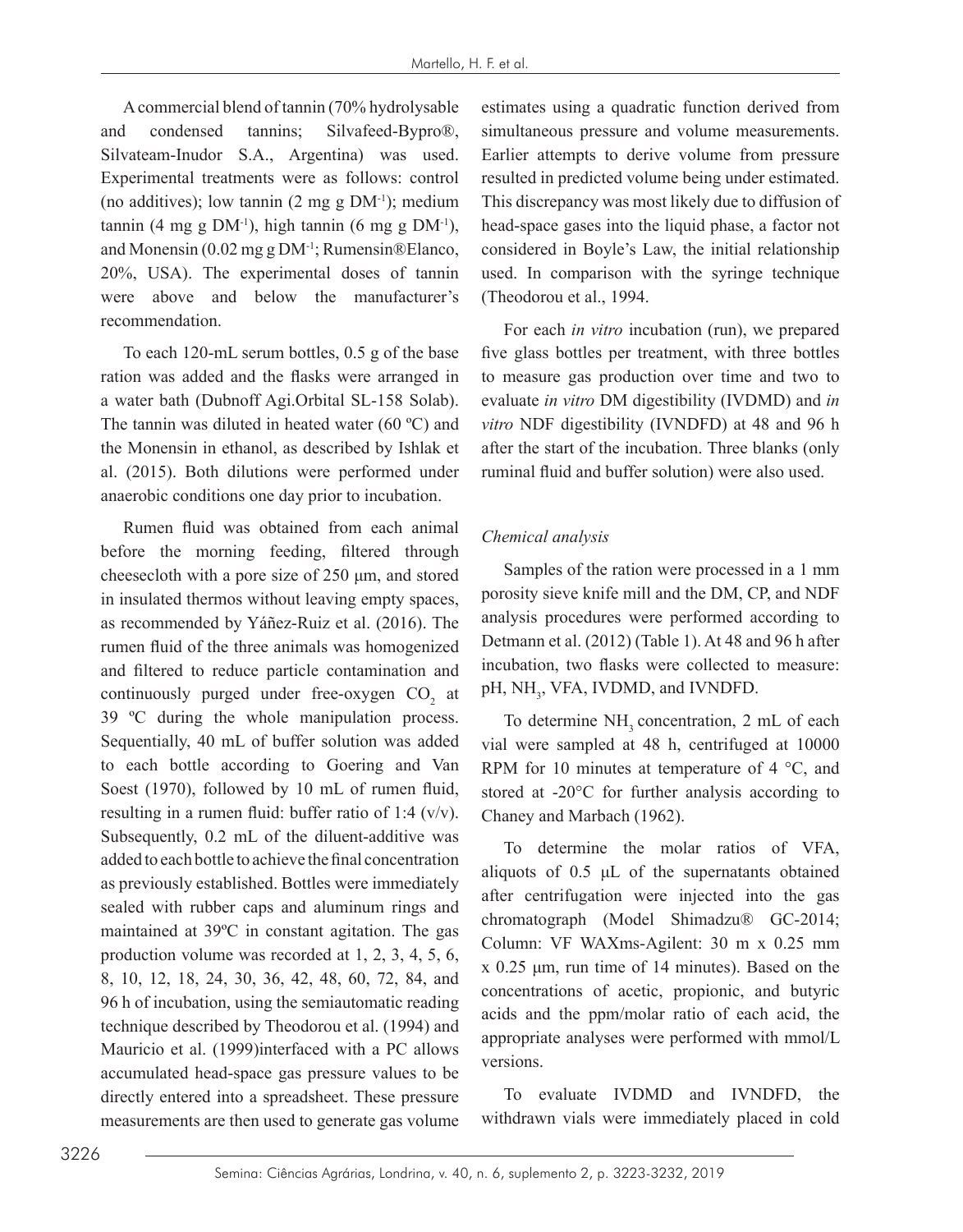water to stop the fermentation. The pH was measured and the remaining contents of each vial were placed in Ankom® F57 bags (Ankom Technology Corp., Macedon, NY), oven-dried at 105 °C for 16 h, and weighed. Subsequently, the bags were placed in the Ankom200 Fyber Analyzer with neutral detergent solution (VAN SOEST et al., 1991) using a heat-each treatment. In solution (VAN SOLST et al., 1991) using a heat-<br>stable α-amylase, omitting sodium sulfite and kept declar at 100 °C for 1 h. The Ankom® F57 bags were then dried in a circulation oven at 55 °C for 24 h, at 105  $^{\circ}$ C for 1 h, and weighed. **Results** ISO 8 **International Communication Communication Communication I** 

#### *Calculations and statistical analyses*

The parameters of the dynamics of *in vitro* gas production over time were estimated using the Monensin decreased (B) NLIN procedure of SAS (version 9.3), following and UNIDED at 48 and  $96$ the Gompertz function (SCHOFIELD et al., 1994) (Table 3). The inclusion of measured by computer-interfaced pressure sensors, was used to follow the digestion of a crystalline  $(P < 0.05)$  the IVNDFD at was used to follow the digestion of a crystalline  $f_{\text{annin}}$  (Table 3) processed cellulose, a bacterial cellulose, and mixtures of these substrates by mixed ruminal and the inclusion of tann bacteria. A first-order, substrate limited model  $\frac{\text{affect}}{\text{the result}}$ (simple exponential with lag:

$$
\hat{Y}_{ijk} = \mu + B_i + M_j + S_k + MS_{jk} + \varepsilon_{ijk}
$$

where GP is the cumulative gas production  $(mL)$ , *a* quadratic cricci  $(1 \times$ is the theoretical maximum of gas production (mL), b is the maximum gas production rate (mL h<sup>-1</sup>) that of Monensin or tannin in t occurs at the point of inflection of the curve,  $L$  is the lag time (h) defined as the time-axis intercept of  $\overline{\textbf{Discussion}}$ a tangent line at the point of inflection, and *t* is the incubation time (h). We used the interactive process of the Marquardt algorithm for adjustments. The production usually occur were compared using an  $\frac{u}{t}$ 

The variables were analyzed using the MIXED of tannins to form c procedure of SAS (version 9.3). Prior to statistical  $\frac{a}{b}$  the production of short d analysis, data of each of the four runs within the same  $\frac{1}{e^{t}}$  and  $\frac{2015}{20}$ treatment were averaged. Means values of each run were used as the experimental unit (UDÉN et al., 2011). The statistical model included treatments as and hydrolygoble topping a fixed factor. Contrasts were generated to compare Monensin with control (without tannin inclusion)

and Monensin with tannin levels (2, 4, and 6 mg g DM<sup>-1</sup>). Orthogonal contrasts were used to partition specifically the effects of tannin levels (0, 2, 4, and 6 mg g DM-1) on linear and quadratic using the CONTRAST statement of SAS. The LSMEANS option was used to generate individual means for each treatment. In all analyses, significance was declared at  $(P < 0.05)$ .

## **Results**

The inclusion of the additives did not affect (P  $1.5 \times 0.05$  the kinetic parameters of the fermentation. Tannin reduced ( $P < 0.05$ ) GP at 24 h compared to Monensin (Table 2).  $\sum_{n=1}^{\infty}$   $\sum_{n=1}^{\infty}$   $\sum_{n=1}^{\infty}$   $\sum_{n=1}^{\infty}$   $\sum_{n=1}^{\infty}$   $\sum_{n=1}^{\infty}$   $\sum_{n=1}^{\infty}$   $\sum_{n=1}^{\infty}$   $\sum_{n=1}^{\infty}$   $\sum_{n=1}^{\infty}$   $\sum_{n=1}^{\infty}$   $\sum_{n=1}^{\infty}$   $\sum_{n=1}^{\infty}$   $\sum_{n=1}^{\infty}$   $\sum_{n=1}^{\in$  $\frac{1}{2}$  and the carcasses were sent to the boning room and the left foreling  $\frac{1}{2}$  and the left foreling  $\frac{1}{2}$  and the left foreling  $\frac{1}{2}$  and the left foreling in and the left foreling  $\frac{1}{2}$  and  $\frac{1}{2$ 

> Monensin decreased ( $P < 0.05$ ) IVDMD at 96 h and IVNDFD at 48 and 96 h compared to the control (Table 3). The inclusion of Monensin also reduced  $(P < 0.05)$  the IVNDFD at 48 and 96 h compared to tannin (Table 3).

> The inclusion of tannin or Monensin did not affect  $(P > 0.05)$  the total VFA concentration, and there was also no change  $(P > 0.05)$  in the acetate: propionate ratio (Table 4). The NH<sub>3</sub> concentration was lower ( $P < 0.05$ ) with the inclusion of tannin when compared to Monensin (Table 4). There was a quadratic effect ( $P < 0.05$ ) of tannin in NH<sub>3</sub> (Table 4). The pH was not affected  $(P > 0.05)$  by the inclusion of Monensin or tannin in the diets (Table 4).

## **Discussion**

Changes in ruminal fiber digestion and gas production usually occur as a function of the ability of tannins to form complexes with the protein, with adverse effects on the fermentation process and the production of short chain fatty acids (BUENO et al., 2015)zebu beef cattle (Bos taurus indicus. Commonly, fiber digestibility and gas production are reduced with the inclusion of both condensed and hydrolysable tannin (BHATTA et al., 2009; BUENO et al., 2015;zebu beef cattle (Bos taurus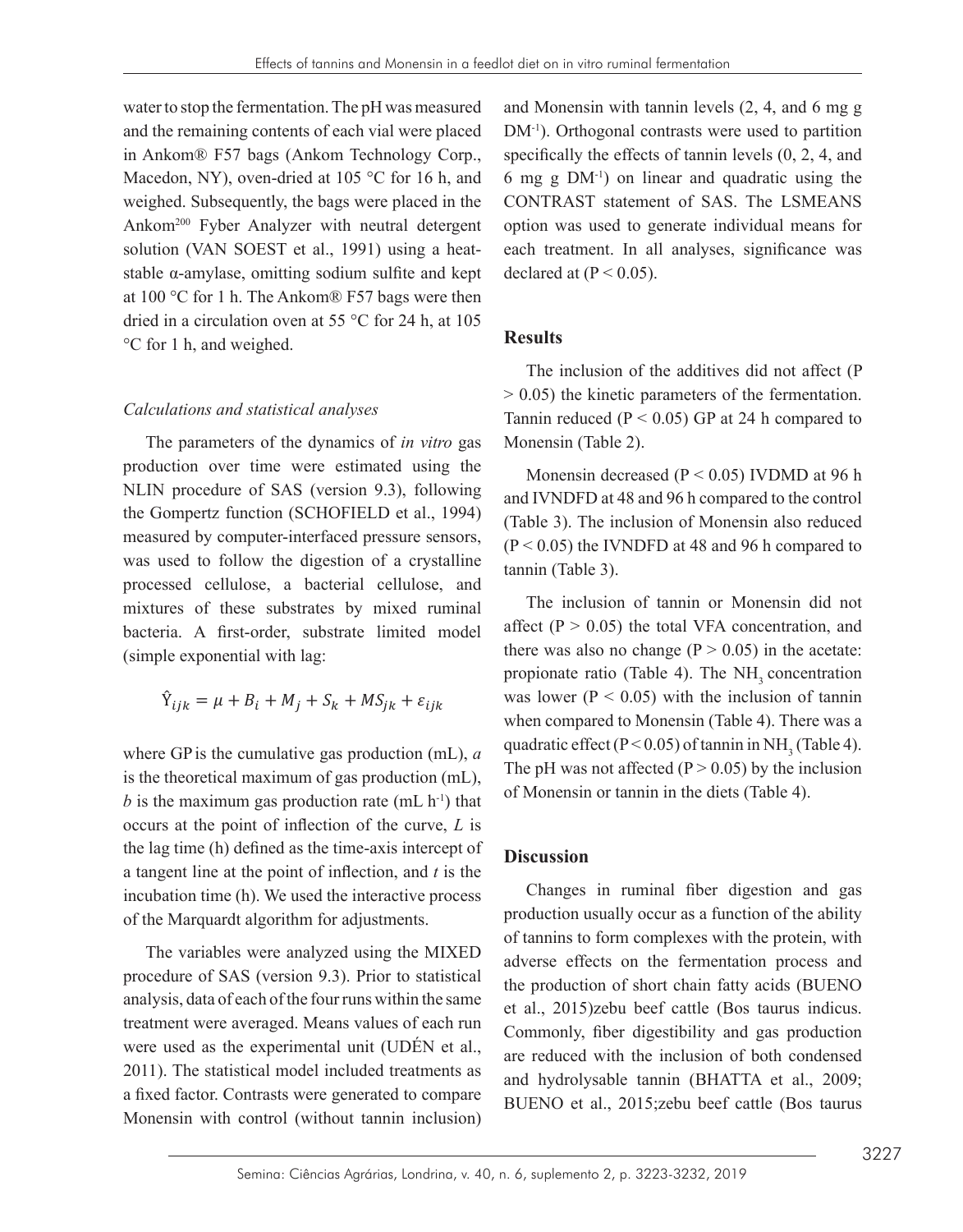indicus FRUTOS et al., 2004) . Possibly, this occurs due to the interference of tannins in cell wall degradation by the inhibition of microbial enzymes and adhesion of fibrolytic populations, thereby decreasing the concentration in gas production of the rumen (BUENO et al., 2015)zebu beef cattle (Bos taurus indicus.

However, the inclusion of tannin did not reduce fiber digestion and thus, the lower gas production observed over a period of 24 h was not maintained throughout the incubations. A reason for this effect would be the possibility of adaptation of the microorganisms to the presence of the tannins

throughout the incubation (ANASSORI et al., 2012).

Ionophores, such as Monensin, change the ion movement across the membranes of grampositive bacteria, altering the proton gradient and pH within the cell, which results in lysis of the bacteria (MARTIN, 1998). Thus, the growth of gram-positive bacteria is inhibited by Monensin, especially fibrolytic bacteria (e.g. *Ruminococcus albus, Ruminococcus flavefaciens*, and *Butyrivibrio fibrisolvens*) (CHEN; WOLIN, 1979), thus causing a reduction in fiber digestibility as observed.

| Table 2. In vitro fermentation and total gas production as a function of additive type. |  |  |
|-----------------------------------------------------------------------------------------|--|--|
|-----------------------------------------------------------------------------------------|--|--|

|                     |          | TANNIN (g/kg DM) |        |        | <b>MON</b> | SEM <sup>d</sup> | <b>CONTRASTS<sup>e</sup></b> |            |              |            |
|---------------------|----------|------------------|--------|--------|------------|------------------|------------------------------|------------|--------------|------------|
| Variables           |          | 2                |        | 6      |            |                  | $MON*$                       | $MON*$     | <b>TAN</b>   | <b>TAN</b> |
|                     | $\theta$ |                  | 4      |        |            |                  | $\mathbf{0}$                 | <b>TAN</b> | $\mathbf{L}$ | Q          |
| $a^a$               | 142.78   | 143.59           | 41.80  | 141.83 | 139.34     | 2.537            | 0.352                        | 0.312      | 0.687        | 0.879      |
| $h^b$               | 0.073    | 0.074            | 0.074  | 0.073  | 0.079      | 0.003            | 0.125                        | 0.088      | 0.936        | 0.880      |
| $L^c$               | 2.27     | 2.32             | 2.34   | 2.38   | 1.96       | 0.249            | 0.405                        | 0.206      | 0.755        | 0.975      |
| Gas Production 6 h  | 19.62    | 19.56            | 19.69  | 18.94  | 21.22      | 0.807            | 0.181                        | 0.070      | 0.608        | 0.676      |
| Gas Production 12 h | 41.91    | 42.27            | 42.27  | 41.61  | 44.79      | 1.136            | 0.094                        | 0.054      | 0.861        | 0.663      |
| Gas Production 24 h | 80.78    | 81.30            | 80.46  | 78.58  | 87.12      | 2.194            | 0.059                        | 0.014      | 0.461        | 0.593      |
| Gas Production 48 h | 127.09   | 126.41           | 127.41 | 124.10 | 124.92     | 1.937            | 0.440                        | 0.644      | 0.371        | 0.507      |
| Gas Production 72 h | 139.86   | 140.44           | 139.56 | 137.35 | 139.03     | 2.036            | 0.778                        | 0.971      | 0.371        | 0.503      |
| Gas Production 96 h | 146.24   | 146.88           | 145.81 | 143.83 | 142.32     | 2.477            | 0.281                        | 0.282      | 0.466        | 0.604      |

*a* is asymptotic gas production (mL/g DM); <sup>b</sup>b is the rate of digestion (h<sup>-1</sup>); *C* is the *Lag time* (h). <sup>a</sup>SEM is the standard error mean.  $\epsilon$  contrasts: MON vs 0. (Monensin vs average tannin levels 2.4, and 6 mg) Contrasts: MON vs 0 (Monensin vs Substrate without additive); MON vs TAN: (Monensin vs average tannin levels 2, 4, and 6 mg g); TAN L: (Linear tannin 0, 2, 4, and 6), and TAN Q: (Quadratic tannin 0, 2, 4, and 6).

**Table 3**. In vitro digestibility of DM and NDF as a function of the inclusion of Monensin and tannin content.

|                           |       |       | TANNIN (g/kg DM) |       |            | SEM <sup>c</sup> | <b>CONTRASTSd</b> |                      |       |       |  |
|---------------------------|-------|-------|------------------|-------|------------|------------------|-------------------|----------------------|-------|-------|--|
| Variables                 | 0     |       |                  |       | <b>MON</b> |                  | $MON*$<br>0       | $MON*$<br><b>TAN</b> | TAN L | TAN O |  |
| IVDMD <sup>a</sup> 48 $h$ | 76.00 | 73.68 | 75 21            | 73.73 | 72.85      | 2.185            | 0.325             | 0.600                | 0.596 | 0.850 |  |
| IVDMD 96 h                | 82.49 | 82.93 | 82.97            | 83.30 | 79.82      | 0.875            | 0.047             | 0.006                | 0.540 | 0.953 |  |
| IVNDFD <sup>b</sup> 48 h  | 54.18 | 52.35 | 53.15            | 53.22 | 43.58      | 2.387            | 0.007             | 0.004                | 0.850 | 0.698 |  |
| IVNDFD 96 h               | 73.07 | 73.08 | 72.79            | 72.76 | 69.20      | 0.987            | 0.014             | 0.006                | 0.785 | 0.982 |  |

IVDMD<sup>a</sup> is the *in vitro* dry matter digestibility (%), IVNDFD<sup>b</sup> is the *in vitro* digestibility of neutral detergent fiber (%), *CSEM* is the standard error mean. <sup>d</sup>Contrasts: MON vs 0 (Monensin vs Substrate without additive); MON vs TAN: (Monensin vs average tannin levels 2, 4, and 6 mg g); TAN L: (Linear tannin 0, 2, 4, and 6), and TAN Q: (Quadratic tannin 0, 2, 4, and 6).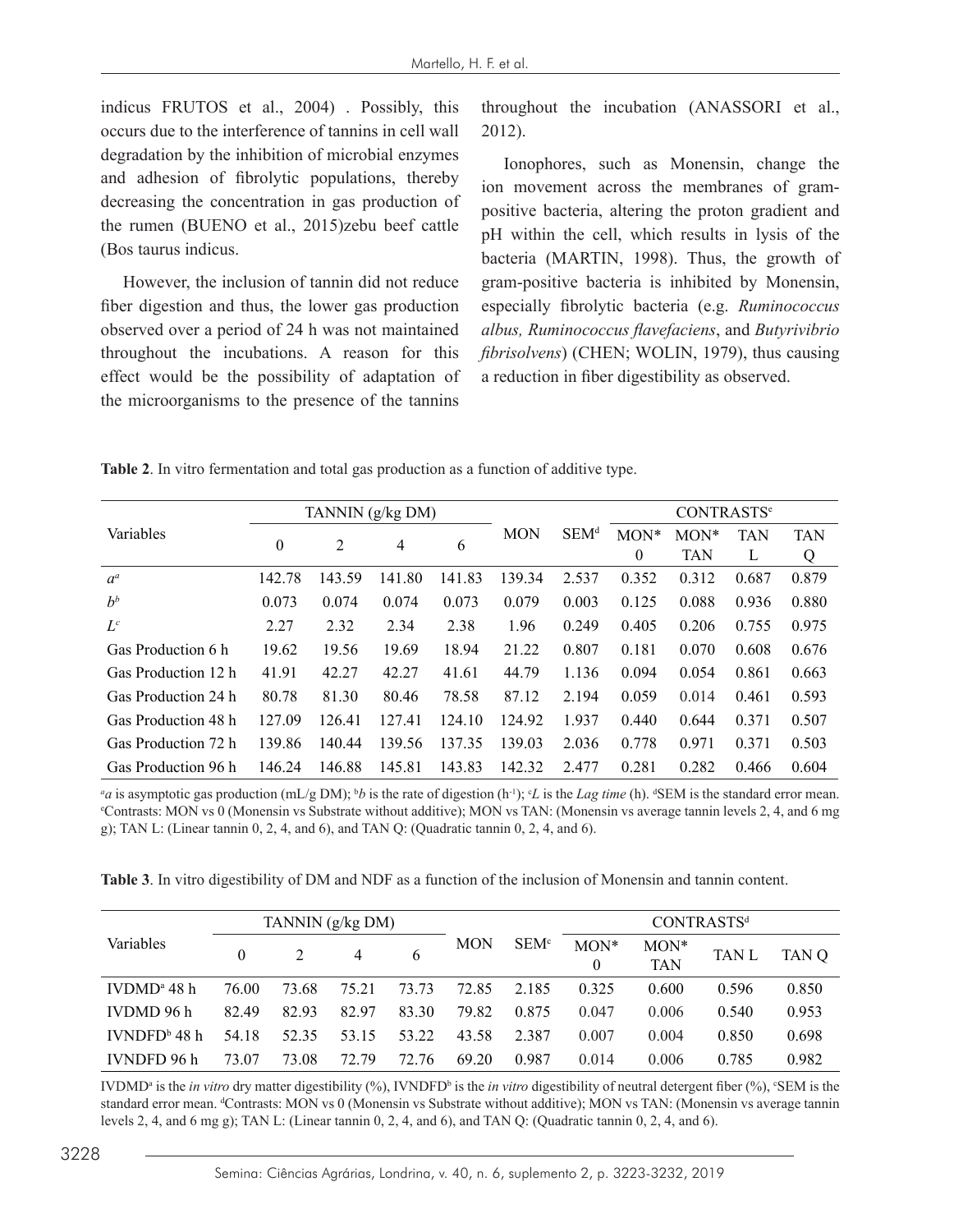| Variables              | TANNIN (g/kg DM) |       |                |       |            |                  | <b>CONTRASTS<sup>e</sup></b> |                      |       |       |
|------------------------|------------------|-------|----------------|-------|------------|------------------|------------------------------|----------------------|-------|-------|
|                        | $\mathbf{0}$     | 2     | $\overline{4}$ | 6     | <b>MON</b> | SEM <sup>d</sup> | MON*<br>$\mathbf{0}$         | $MON*$<br><b>TAN</b> | TAN L | TAN Q |
| Acetate                | 5.30             | 4.96  | 5.00           | 4.91  | 4.77       | 0.576            | 0.530                        | 0.788                | 0.673 | 0.825 |
| Propionate             | 4.23             | 4.26  | 4.32           | 4.32  | 4.38       | 0.665            | 0.877                        | 0.923                | 0.909 | 0.983 |
| <b>Butyrate</b>        | 3.73             | 3.90  | 4.07           | 4.23  | 4.23       | 0.964            | 0.720                        | 0.885                | 0.709 | 0.991 |
| Acetate: Propionate    | 1.26             | 1.18  | 1.18           | 1.16  | 1.13       | 0.104            | 0.380                        | 0.722                | 0.518 | 0.755 |
| VFA Total <sup>a</sup> | 13.26            | 13.12 | 13.39          | 13.46 | 13.38      | 2.056            | 0.967                        | 0.981                | 0.925 | 0.960 |
| $NH_{3}$ - $N^{b}$     | 14.41            | 12.17 | 12.76          | 12.97 | 15.12      | 0.349            | 0.171                        | < 0.001              | 0.030 | 0.003 |
| pH <sup>c</sup> 48     | 6.58             | 6.59  | 6.64           | 6.67  | 6.63       | 0.102            | 0.709                        | 0.978                | 0.491 | 0.971 |
| pH 96                  | 6.64             | 6.63  | 6.64           | 6.62  | 6.60       | 0.052            | 0.604                        | 0.630                | 0.818 | 0.914 |

**Table 4.** Effect of the use of Monensin or tannin content on the concentrations of VFA and ammonia and on pH values of the medium fermentation.

<sup>a</sup>VFA is the volatile fatty acids (mmol/L); <sup>b</sup>NH<sub>3</sub>-N is the ammoniacal nitrogen (mg/dL); <sup>c</sup>pH 48 and 96 is the pH at 48 and 96 hours;<br><sup>d</sup>SEM: Standard error mean. <sup>e</sup>Contrasts: MON vs 0 (Monensin vs Substrate without a SEM: Standard error mean. <sup>e</sup>Contrasts: MON vs 0 (Monensin vs Substrate without additive); MON vs TAN: (Monensin vs average tannin levels 2, 4, and 6 mg g); TAN L: (Linear tannin 0, 2, 4, and 6), and TAN Q: (Quadratic tannin 0, 2, 4, and 6).

The reduction in fiber digestion may cause an alteration in the production of VFA's, especially acetate, altering the acetate: propionate ratio (BUENO et al., 2015)zebu beef cattle (Bos taurus indicus. Although a lower digestibility of NDF was observed with Monensin, no differences were found for VFA. In addition, gas production is an indicative of the quantitative production of VFA (KIM et al., 2014)each surgically fitted with a ruminal cannula, consuming 0.50 alfalfa cubes and 0.50 cracked cornbased concentrate at 1.75??NEm requirements were used as rumen fluid donors. For both experiments in vitro gas production was measured in a completely random design with a 3??2??3 factorial treatment structure. Factors were diet [control (no substrate. Therefore, as gas production was similar between additives, the absence of effects on VFA could also be expected.

Considering the lower  $NH<sub>3</sub>$  concentrations obtained with tannin, it is suggested that lower levels of protein were degraded in the medium, as a result of tannin affinity for the protein. Additionally, condensed tannins may inhibit the activity of protozoa that degrade proteolytic bacteria (BHATTA

et al., 2009; MCMAHON et al., 1999). This mode of action against microorganisms is still not well understood (BODAS et al., 2012). In this sense, it remains to be determined whether the reduction in protein use associated with tannin is a result of protein protection or direct inhibition of proteolytic bacteria (MCMAHON et al., 1999).

Although the concentration of  $NH<sub>3</sub>$  was lower at all levels of tannin inclusion, it was observed that the lower concentration was obtained with the lower dose used and that as the tannin inclusion was increased, the  $NH<sub>3</sub>$  concentration also increased. This demonstrates that there may be other mechanisms involved besides the affinity between tannins and protein.

In addition, factors such as ration composition, adaptation period and exposure to the product, the way the samples were collected, the type and concentrations of the additives in the rations (BODAS et al., 2012; GETACHEW et al., 2008; MCGUFFEY et al., 2001), and the donor animal of the inoculum (BUENO et al., 2015; FRUTOS et al., 2004)zebu beef cattle (Bos taurus indicus are probably related to the variability of the literature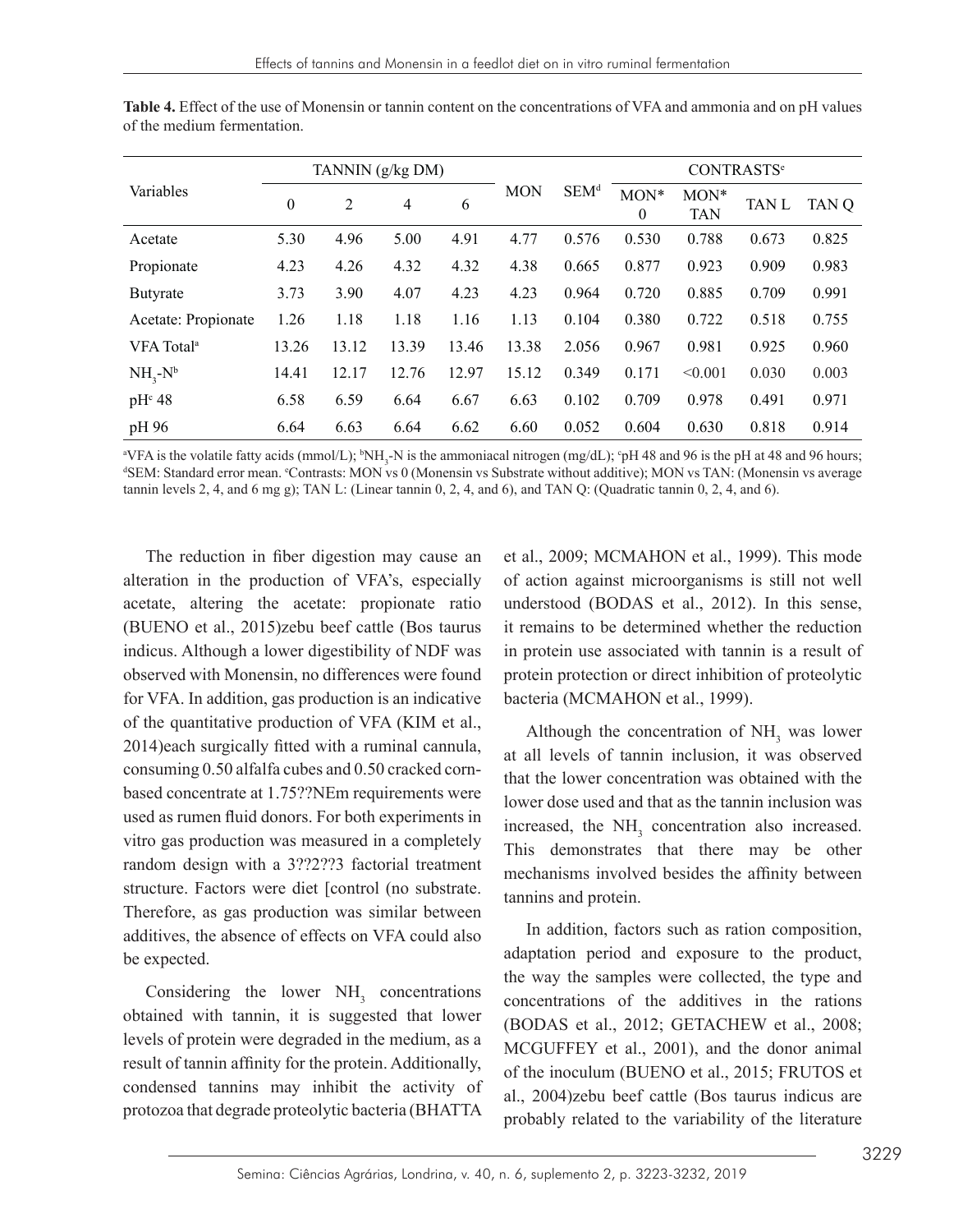results regarding the effects of Monensin and tannin on the digestibility of DM, NDF, and proportions of VFA and  $NH<sub>3</sub>$ .

# **Conclusion**

The inclusion of tannin *in vitro* reduced the NH<sub>3</sub> concentration at all the dosages used, being more considerably when used in low dose. *In vivo* studies are needed to validate these effects.

# **References**

ANASSORI, E.; DALIR-NAGHADEH, B.; PIRMOHAMMADI, R.; TAGHIZADEH, A.; ASRI-REZAEI, S.; FARAHMAND-AZAR, S.; BESHARATI, M.; TAHMOOZI, M. *In vitro* assessment of the digestibility of forage based sheep diet, supplemented with raw garlic, garlic oil, and monensin. *Veterinary Research Forum,* Urmia, v. 3, n. 1, p. 5-11, 2012.

BHATTA, R.; UYENO, Y.; TAJIMA, K.; TAKENAKA, A.; YABUMOTO, Y.; NONAKA, I.; ENISHI, O.; KURIHARA, M. Difference in the nature of tannins on in vitro ruminal methane and volatile fatty acid production and on methanogenic archaea and protozoal populations. *Journal of Dairy Science*, Madison, v. 92, n. 11, p. 5512- 5522, 2009. DOI: 10.3168/jds.2008-1441

BODAS, R.; PRIETO, N.; GARCÍA-GONZÁLEZ, R.; ANDRÉS, S.; GIRÁLDEZ, F. J.; LÓPEZ, S. Manipulation of rumen fermentation and methane production with plant secondary metabolites. *Animal Feed Science and Technology*, London, v. 176, n. 1-4, p. 78-93, 2012. DOI: 10.1016/j.anifeedsci.2012.07.010

BUENO, I. C. S.; BRANDI, R. A.; FRANZOLIN, R.; BENETEL, G.; FAGUNDES, G. M.; ABDALLA, A. L.; LOUVANDINI, H.; MUIR, J. P. *In vitro* methane production and tolerance to condensed tannins in five ruminant species. *Animal Feed Science and Technology,*  London*,* v. 205, n. 1, p. 1-9, 2015. DOI: 10.1016/j. anifeedsci.2015.03.008

CHANEY, A. L.; MARBACH, E. P. Modified reagents for determination of urea and ammonia. *Clinical Chemistry*, Washington, v. 8, n. 2, p. 130-132, 1962.

CHEN, M.; WOLIN, M. J. Effect of monensin and lasalocid-sodium on the growth of methanogenic and rumen saccharolytic bacteria. *Applied Environmental Microbiology*, v. 38, n. 1, p. 72-77, 1979. DOI: 0099- 2240/79/07-0072/06\$02.00/0

CIESLAK, A.; ZMORA, P.; PERS-KAMCZYC, E.; SZUMACHER-STRABEL, M. Effects of tannins source (*Vaccinium vitis idaea L.*) on rumen microbial fermentation in vivo. *Animal Feed Science and Technology,* London, v. 176, n. 1-4, p. 102-106, 2012. DOI: 10.1016/j.anifeedsci.2012.07.012.

DETMANN, E.; SOUZA, M. A.; VALADARES FILHO, S. C.; QUEIROZ, A. C.; BERCHIELLI, T. T.; SALIBA, E. O. S.; CABRAL, L. S.; PINA, D. S .; LADEIRA, M. M.; AZEVEDO, J. A. G. Métodos para análise de alimentos. Visconde do Rio Branco:Suprema, 2012.

DINIUS, D. A.; SIMPSON, M. E.; MARSH, P. B. Effect of monensin fed with forage on digestion and the ruminal ecosystem of steers. *Journal of Animal Science*, Champaign, v. 42, n. 1, p. 229-234, 1976.

FRUTOS, P.; HERVÁS, G.; GIRÁLDEZ, F. J.; MANTECÓN, A. R. An *in vitro* study on the ability of polyethylene glycol to inhibit the effect of quebracho tannins and tannic acid on rumen fermentation in sheep, goats, cows, and deer. *Australian Journal of Agricultural Research,* v. 55, n. 11, p. 1125-1132, 2004. DOI: 10.1071/ ar04058

GETACHEW, G.; PITTROFF, W.; PUTNAM, D. H.; DANDEKAR, A.; GOYAL, S.; DEPETERS, E. J. The influence of addition of gallic acid, tannic acid, or quebracho tannins to alfalfa hay on in vitro rumen fermentation and microbial protein synthesis. *Animal Feed Science and Technology,* London, v. 140, n. 3-4, p. 444-461, 2008. DOI: 10.1016/j.anifeedsci.2007.03.011

GOERING, M. K.; VAN SOEST, P. J. Forage fiber analysis (apparatus, reagents, procedures and some applications). In: GOERING, M. K.; VAN SOEST, P. J. *Agriculture handbook.* Washington: Ed. Agricultural Research Service, USDA, 1970, n. 379, p. 1-20.

ISHLAK, A.; GUNAL, M.; ABUGHAZALEH, A. A. The effects of cinnamaldehyde, monensin, and quebracho condensed tannin on rumen fermentation, biohydrogenation, and bacteria in continuous culture system. *Animal Feed Science and Technology,* London, v. 207, p. 31-40, 2015. DOI: 10.1016/j. anifeedsci.2015.05.023

KIM, D. H.; MIZINGA, K. M.; KUBE, J. C.; FRIESEN, K. G.; MCLEOD, K. R.; HARMON, D. L. Influence of monensin and lauric acid distillate or palm oil on in vitro fermentation kinetics and metabolites produced using forage and high concentrate substrates. *Animal Feed Science and Technology,* London, v. 189, p. 19-29, 2014. DOI: 10.1016/j.anifeedsci.2013.12.010

MAKKAR, H. P. S.; SEN, S.; BLUMMEL, M.; BECKER, K. Effects of fractions containing Saponins